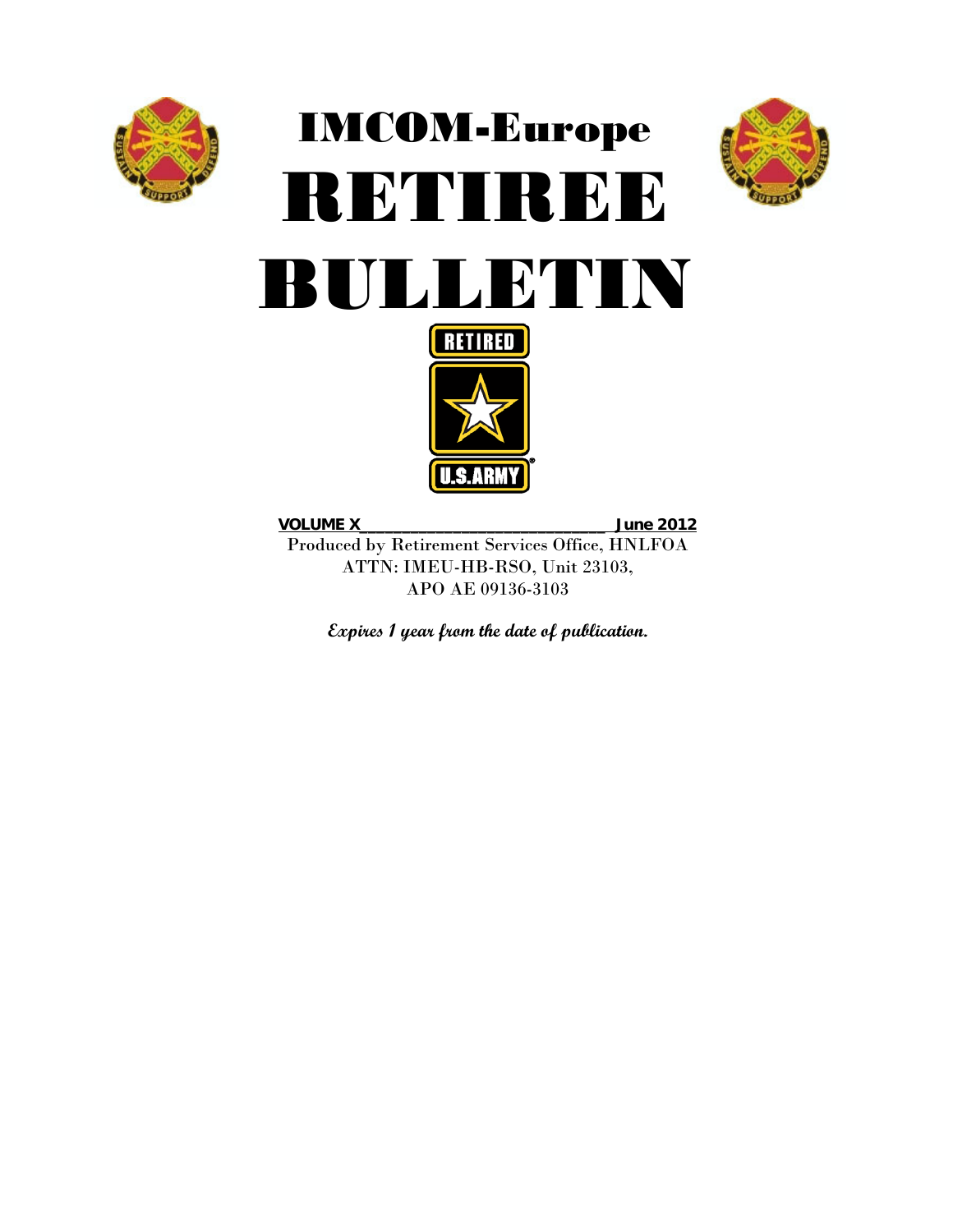IMCOM-Europe publishes the Retiree Bulletin twice a year (June and December) in accordance with AR 600-8-7. The June issue is mailed out, the December issue is available only on the IMCOM-Europe website (see below). The purpose of the Bulletin is to keep retired Soldiers, their spouses, and Families informed of their rights and privileges, to update them on developments in the Army, and to inspire goodwill and a desire to support the Army in the civilian community. You may send inquiries or comments about the IMCOM-Europe Retiree Bulletin to the Editor of the Retiree Bulletin, HNLFOA (IMEU-HB-RSO), Unit 23103, APO AE 09136-3103. You may also get in touch by e-mail: usarmy.sembach.imcom-europe.mbx.usarmy-sembach-imcomeurope-rso@mail.mil or by calling DSN (314) 496-5806 or civilian 0049-(0)6302-67- 5806.

● IMCOM-Europe website:

*http://www.imcom-europe.army.mil/webs/sites/europe\_life/retiree/index.html*

Direct all other questions to the retirement services office at your local United States Army garrison (USAG) (see page 9).

Circulation: 7,500

COMMANDER AND EDITORIAL STAFF:

Lieutenant General Mark P. Hertling Commanding General, USAREUR

Ms. Kathleen Y. Marin Director, IMCOM-Europe

Mr. Michael L. Malone IMCOM-Europe Retirement Services Officer (RSO)/Editor



Dear Retirees, Family Members, and Annuitants:

Starting with this issue, we will no longer provide retirees, annuitants, and survivors two mailed copies of the IMCOM-Europe Retiree Bulletin annually. The June issue will be the only one mailed out to everyone. The December issue will be available on the IMCOM-Europe website under Retirement Services (see website address above). The December issue will also be sent by e-mail to all USAG retiree councils and RSOs.

The October Retiree Appreciation Day (RAD) in Heidelberg will be the last one held in Heidelberg because of the closure of the community. Thank you all and God bless!

Sincerely,

 $\Delta$  Michael L. Malone IMCOM-Europe RSO**MALONE IMCOM-Europe RSO**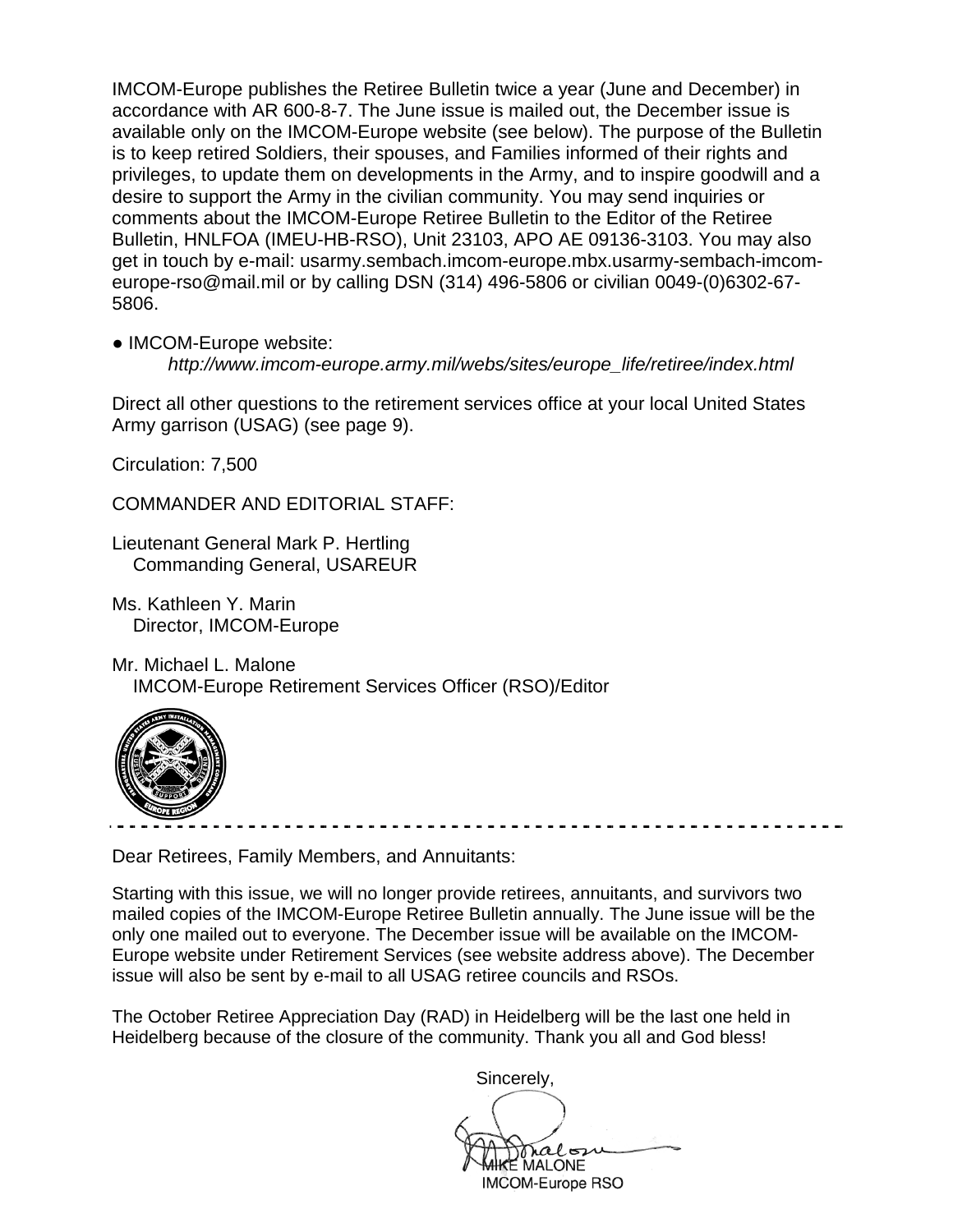

## **IMCOM-EUROPE RETIREE BULLETIN**



**Volume X HNFLOA (IMEU-HB-RSO), Unit 23103, APO AE 09136-3103 June 2012**

### **This bulletin expires 1 year from date of publication.**

### **CONTENTS**

| Customs Tips for U.S. Retirees, Gray Area Retirees, 100-Percent Disabled Veterans, and |  |
|----------------------------------------------------------------------------------------|--|
|                                                                                        |  |
|                                                                                        |  |
|                                                                                        |  |
|                                                                                        |  |
|                                                                                        |  |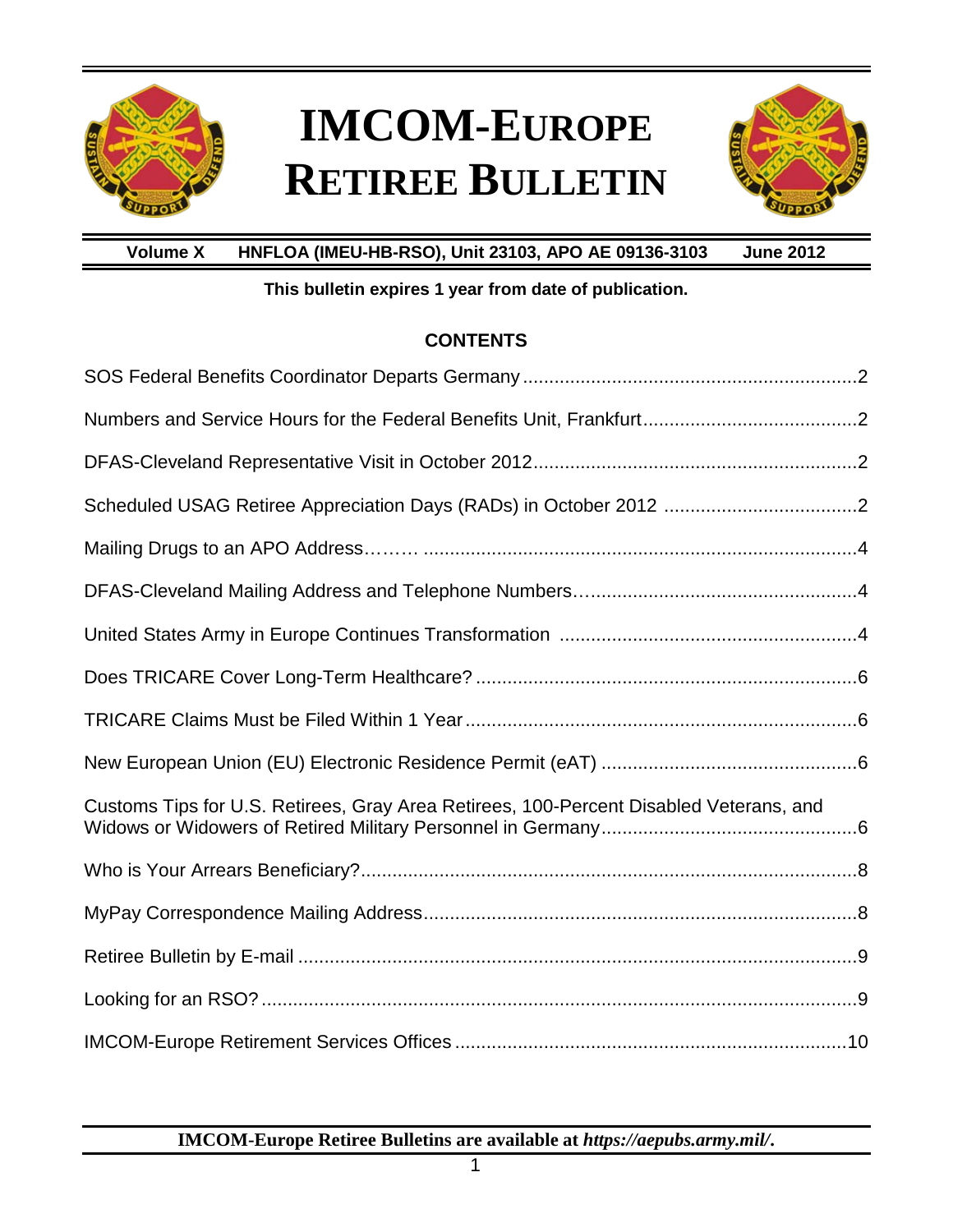#### **SOS Federal Benefits Coordinator Departs Germany**

Benefits Coordinator: Ms. Jodi Motszko departed Germany for a new assignment in Alaska in May of this year. Ms. Motszko will be missed by all and we wish her all the best.

For questions about SOS benefits, please call DSN (314) 496-7013 or civilian 0049-(0)6302- 67-7013.

#### **Numbers and Service Hours for the Federal Benefits Unit, Frankfurt**

The Federal Benefits Unit (FBU), Frankfurt, numbers and hours are as follows:

### **Monday to Friday**

0800 to 1100 Telephone: 0049-(0)69-90-555-1100 Fax: 0049-(0)69-749352

E-Mail Address: fbu.frankfurt@ssa.gov

#### **The office is closed on—**

- German and American Holidays
- The last Thursday of the month

FBUs **will not assist** retirees and annuitants **with military retired pay** issues. Please refer to the last page of this Bulletin to find an RSO to assist you with issues involving DFAS-Cleveland. You may also contact DFAS-Cleveland directly using the telephone numbers on page 4.

#### **DFAS-Cleveland Representative Visit in October 2012**

A representative from DFAS-Cleveland will travel to Europe to help retirees and annuitants with pay issues and provide one-on-one audits of their pay records. Below is the schedule:

**12 Oct 12:** Ramstein, Air Force Officers Club, at the RAD (0800-1200)

**13 Oct 12:** Heidelberg, Patrick Henry Village Pavilion, at the RAD (0900-1500)

**15 Oct 12:** Bamberg, Warner Barracks, building 2790, 2d floor, RSO (0900-1400)

**17 Oct 12:** Vicenza, Luna Bubble Annex, at the RAD (0800-1200)

**18 Oct 12:** Garmisch, Army Community Service (ACS) building (0900-1200)

**19 Oct 12:** Grafenwöhr, building 244, at the RAD (0800-1500)

**20 Oct 12:** Schweinfurt, Conn Barracks, building 40, at the RAD (0800-1300)

**22 Oct 12:** Kaiserslautern, building 3245, basement, room 6 (0900-1300)

**23 Oct 12:** Wiesbaden, building 1023W, room 106, RSO (0900-1500)

**24 Oct 12:** Ansbach, location to be determined (0900-1400)

**25 Oct 12:** Stuttgart, Patch Barracks, Swabian Special Events Center (0800-1500)

**26 Oct 12**: Schinnen, headquarters building (0900-1500)

**27 Oct 12:** Benelux, SHAPE Chapel Annex (0900-1300)

Always check with your local RSO to ensure military priorities did not cause a change in this schedule.

Remember that DFAS recovered and paid more than \$35,000 in back pay and entitlements to retirees last year. You should stop by and have a quick audit conducted.

### **Scheduled USAG Retiree Appreciation Days (RADs) in October 2012**

The following RADs are tentatively scheduled for September and October 2012:

**USAG Kaiserslautern:** The RAD date of 26 October 2012 is changed to a **date to be**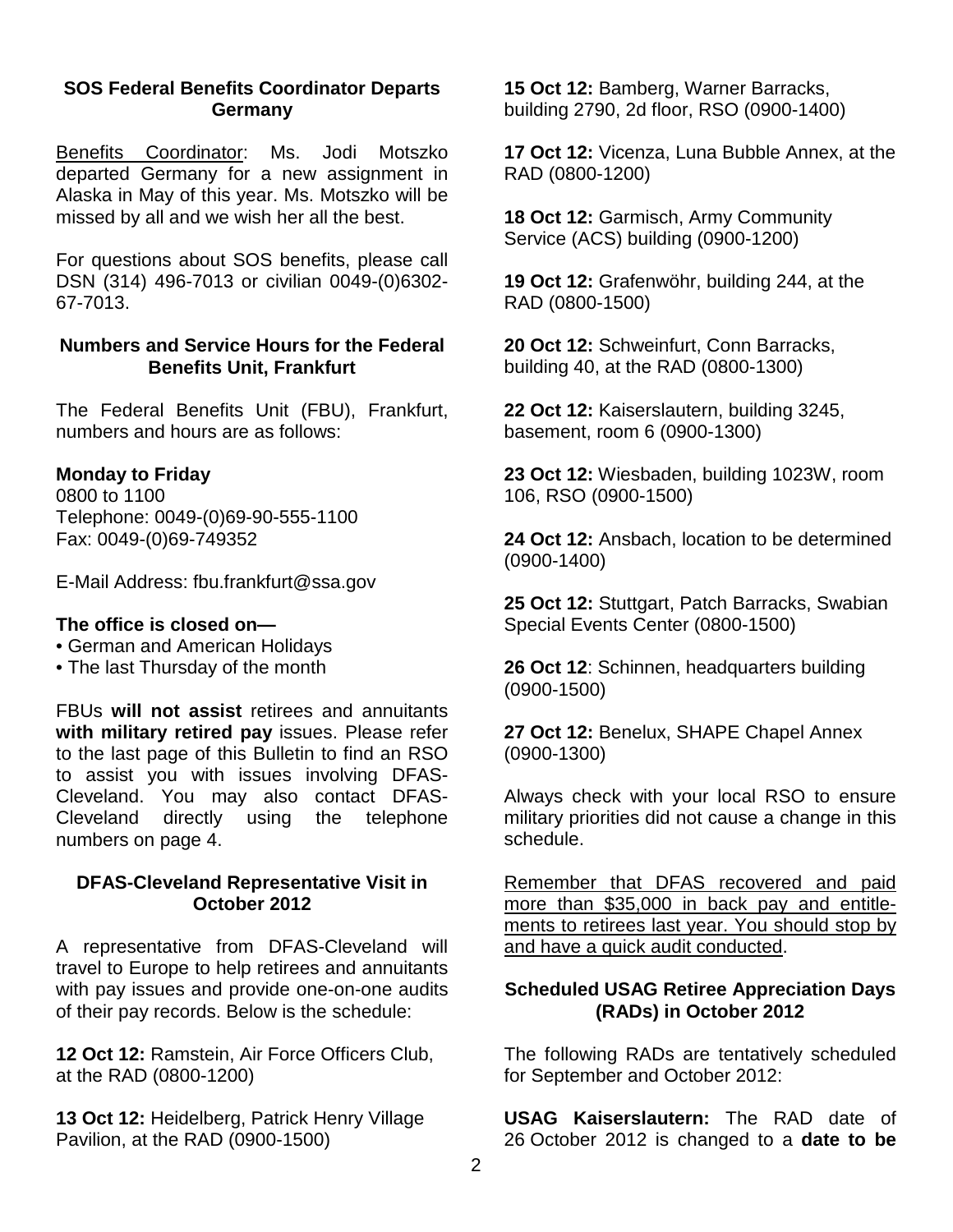**determined in September 2012** in conjunction with the Landstuhl Medical Center event.

**U.S. Air Force, Ramstein:** The Air Force RAD will be held on Friday, **12 October 2012**, at the Officers Club from 0900 to 1300 (doors open at 0800 for registration and close at 1200). DFAS-Cleveland and Air Force support agencies will be represented.

**USAG Baden-Württemberg:** Saturday, **13 October 2012**, at the Patrick Henry Village Pavilion, Heidelberg, from 0900 to 1400 (doors open at 0800 for registration and close at 1300). Lieutenant General Hertling, the USAREUR CG, will make welcoming remarks. Sergeant Major of the Army (Retired) Preston will be the honored guest speaker. Representatives from various agencies will attend to answer questions and provide assistance. The agencies represented include DFAS-Cleveland; the FBU, Frankfurt (Social Security Administration and the United States Department of Veterans Affairs (VA)); and various garrison support agencies. The representatives will address the following issues: ID cards, the Defense Enrollment Eligibility Reporting System, the Installation Access Control System, legal support, and medical and dental services. **Because of the scheduled closure of the Heidelberg garrison, this RAD will be the last one in Heidelberg.**

**USAG Vicenza:** Wednesday, **17 October 2012**, at the Health Clinic from 0900 to 1200 (doors open at 0800 for registration and close at 1130). Medical services will include flu shots and other vaccinations, medical screening, diet counseling, eye exams, blood-pressure screening, blood-sugar testing, and pharmacy information. Representatives of various agencies will be present to answer questions and provide assistance, including representatives from the Chaplain's Office, customs, Red Cross, ACS, the ID-card office, the passport office, the Installation Access Control System, the legal office, local associations, AAFES, and the Service Credit Union. Representatives of the following outside agencies will attend:

DFAS-Cleveland and the FBU, Rome. The location may change because of military missions.

**USAG Grafenwöhr:** Friday, **19 October 2012**, in building 244, main post, from 0900 to 1500 (doors open at 0800 for registration). Medical services will include flu shots and other vaccinations, medical screening, diet counseling, eye exams, blood-pressure screening, blood-sugar testing, and pharmacy services. Dental services will provide retirees with oral hygiene information and screening appointments. Representatives of the following services will attend: The Chaplain's Office, customs, Red Cross, ACS, the ID-card office, the passport office, the Installation Access Control System, the National Archives and Records Administration, the legal office, local associations, AAFES, and the Service Credit Union. Representatives of the following outside agencies will attend: DFAS-Cleveland and the FBU, Frankfurt (for social security and VA information).

**USAG Schweinfurt:** Saturday, **20 October 2012,** in building 40, Conn Barracks, from 0900 to 1300 (doors open at 0800 for registration and close at 1200). Medical services will include flu shots and other vaccinations, medical screening, diet counseling, eye exams, blood-pressure screening, blood-sugar testing, and pharmacy information. Dental services will provide oral hygiene information and cleaning or screening appointments. Representatives of the following services will attend: The Chaplain's Office, customs, Red Cross, ACS, the ID-card office, the passport office, the Installation Access Control System, the National Archives and Records Administration, the legal office, local associations, AAFES, and the Service Credit Union. Representatives of the following outside agencies will attend: DFAS-Cleveland and the FBU, Frankfurt (for social security and VA information).

**USAG Ansbach:** Wednesday, **24 October 2012**, at a location to be determined in Katterbach. Medical services will include flu shots and other vaccinations, medical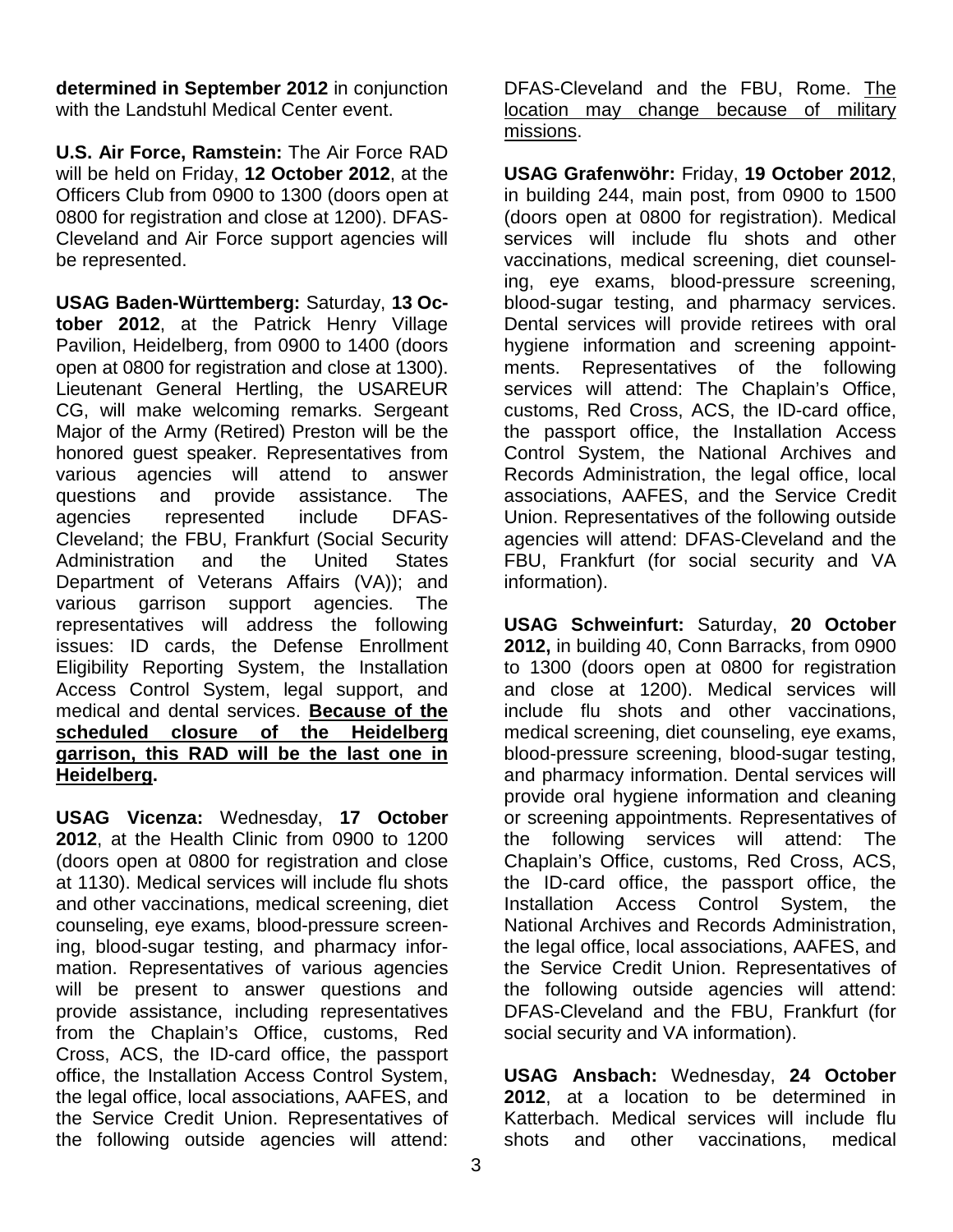screening, diet counseling, eye exams, bloodpressure screening, blood-sugar testing, and pharmacy information. Representatives of the following services will attend: The Chaplain's Office, customs, Red Cross, ACS, the ID-card office, the passport office, the Installation Access Control System, the National Archives and Records Administration, the legal office, local associations, AAFES, and the Service Credit Union. Representatives of the following outside agencies will attend: DFAS-Cleveland and the FBU, Frankfurt (for social security and VA information).

**USAG Stuttgart:** Thursday, **25 October 2012**, at Patch Barracks, Swabian Special Events Center (subject to change), from 0800 to 1500. Medical services will include flu shots and other vaccinations, diet counseling, eye exams, medical screening, blood-pressure screening, blood-sugar testing, and pharmacy information. Ophthalmology services may be offered (depending on personnel availability). Dental services will provide retirees only with oral hygiene information and exams. Representatives of the following services will attend: The Chaplain's Office, customs, Red Cross, ACS, the ID-card office, the passport office, the Installation Access Control System, the National Archives and Records Administration, the legal office, local associations, AAFES, and the Service Credit Union. Representatives of the following outside agencies will attend: DFAS-Cleveland and the FBU, Frankfurt (for social security and VA information).

**USAG Benelux:** The date of the RAD **has changed** from 12 October 2012 to Saturday, **27 October 2012**, in the chapel annex at SHAPE, from 0900 to 1300 (doors open at 0800 for registration and close at 1200). The following agencies will be represented: DFAS-Cleveland; the FBU, London; and garrison support agencies.

#### **Mailing Drugs to an APO Address**

Mailing medicine and pharmaceuticals, including over-the-counter drugs, nutritional supplements, and vitamins, directly to individuals is prohibited.

#### **DFAS-Cleveland Mailing Address and Telephone Numbers**

The DFAS-Cleveland centralized mail-handling operation addresses and telephone numbers are as follows:

Defense Finance and Accounting Service U.S. Military Retirement Pay P.O. Box 7130 London, KY 40742-7130

| Telephone: | 1-800-321-1080 |
|------------|----------------|
| Telephone: | 216-522-5955   |
| Fax:       | 1-800-469-6559 |

Defense Finance and Accounting Service U.S. Military Annuitant Pay P.O. Box 7131 London, KY 40742-7131

| Telephone: | 1-800-321-1080 |
|------------|----------------|
| Telephone: | 216-522-5955   |
| Fax:       | 1-800-982-8459 |

For Germany only (toll-free): 0800-5891634 (dial as shown). This number cannot be reached from a DSN telephone.

Ensure the last four digits of your social security number and your signature are on all pages sent by fax. You can change your address online through the MyPay website at *http://www.dfas.mil*.

#### **United States Army in Europe Continues Transformation**

As part of the Army's restructuring in Europe, V Corps will not return to Germany when its deployment to Afghanistan ends next year, the Army Chief of Staff said. The move is part of an overall downsizing in Europe, which will include two brigade combat teams leaving and dozens of installations closing over the next few years.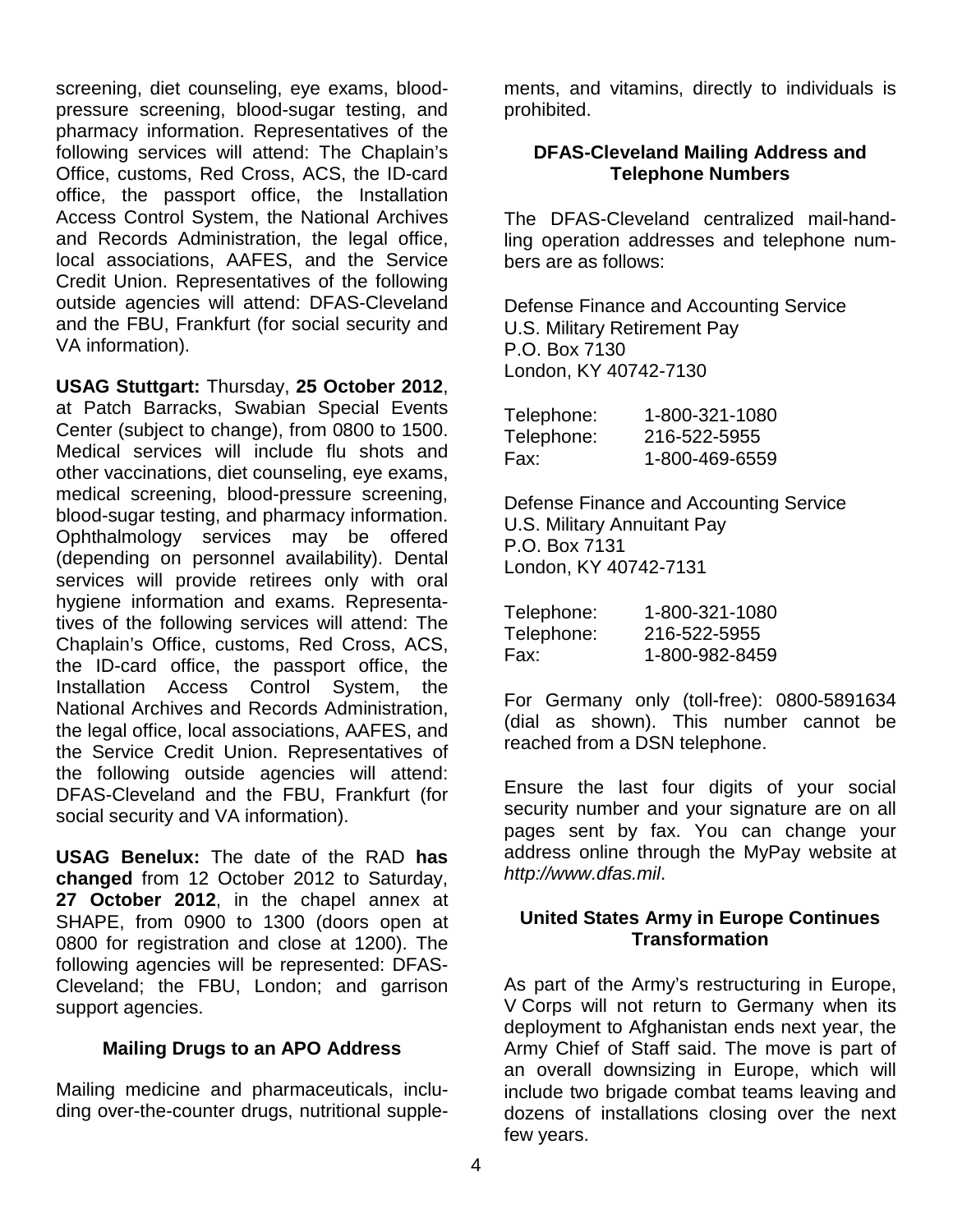### V Corps Leaving and Casing its Colors

Headquarters, V Corps, currently located in Wiesbaden, Germany, deployed to Afghanistan in June with most of its 700 Soldiers. Its commander, Lieutenant General James L. Terry, will oversee coalition operations nationwide as the Commander of the International Security Assistance Force Joint Command.

Army Chief of Staff, General Raymond T. Odierno, was asked on 21 March at a hearing of the Senate Appropriations Committee, a Defense subcommittee, if V Corps would return to the United States after its deployment to Afghanistan. He answered: "The plan is to eliminate it."

Army officials said that the V Corps flag would be returned to Fort Bragg, North Carolina, and the unit's Soldiers would return to Germany briefly to help Family members move to new duty assignments. The Soldiers would be reassigned through normal Army processes, officials said. They added that the Army was in the process of conducting an assessment of its operational headquarters, which would determine the final disposition of V Corps.

V Corps has been headquartered in Germany since 1951 and its original mission there was to defend the Fulda Gap during the Cold War.

#### 170th Infantry Brigade Will Inactivate in October 2012

Soldiers of the 170th Infantry Brigade have begun preparing for inactivation after last month's announcement that the brigade will be one of two affected by the drawdown in Europe. The 170th returned from Afghanistan to its headquarters in Baumholder, Germany, earlier this year. A formal inactivation ceremony is scheduled for October 2012.

Many of the brigade's roughly 4,000 Soldiers and their Families would be reassigned in the

United States and elsewhere, while some would relocate to other units in USAREUR, officials said.

#### 172d Infantry Brigade Will Inactivate in October 2013

It was also announced that the 172d Infantry Brigade, based in Grafenwöhr and Schweinfurt, Germany, will leave Europe in October 2013. The 172d returned from Afghanistan this spring.

The equivalent of two brigades was slated to stay in Europe past 2012, officials said. The 2d Cavalry Regiment in Vilseck, Germany, will currently stay, along with the 173d Airborne Brigade Combat Team in Vicenza, Italy. Elements of the brigade currently stationed in Bamberg and Schweinfurt will close in on the brigade when current construction is completed in 2013.

#### Rotations Versus Forward Deployment

Secretary of the Army John McHugh told lawmakers at the hearing of the Senate Appropriations Committee, a Defense subcommittee, that the Army had drawn down from about 400 sites in Europe 4 years ago and would continue until only about 90 sites remained. He said that 50 of those would be Army sites and joint installations.

General Odierno said that the Army would go from a force that was forward-deployed to one that would rotate from the United States to crisis regions. He said that forces in the United States would be regionally aligned for contingencies and stocks would be prepositioned.

With the smaller force in Europe, Odierno said, the Army would compensate by conducting even more partnership engagements with NATO allies.

(Source: USAREUR News Release)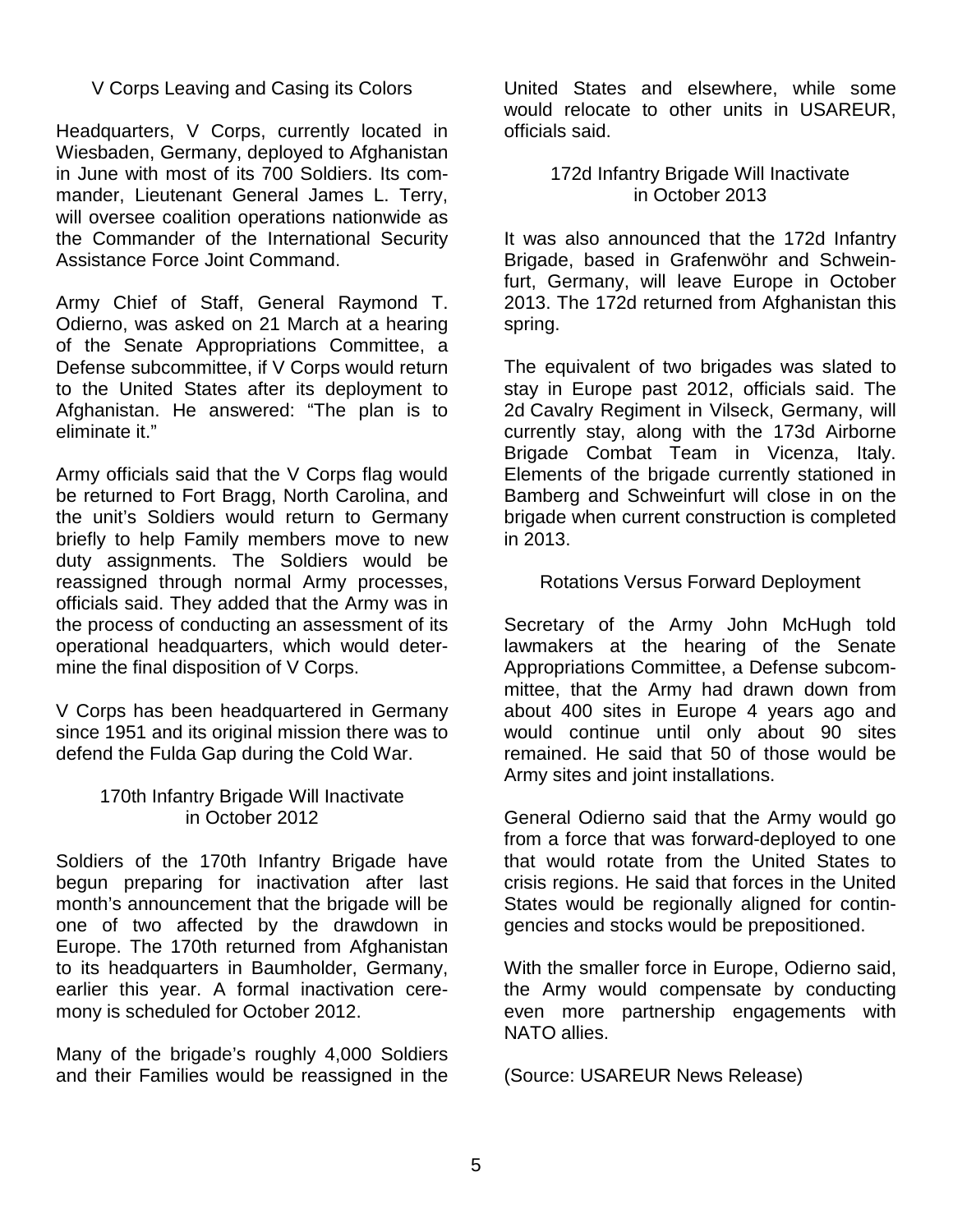#### **Does TRICARE Cover Long-Term Healthcare?**

TRICARE does not provide a long-term health benefit. You may need to look at purchasing long-term care insurance coverage for assistance with long-term care costs. TRICARE, like Medicare, is designed to cover medical care for illnesses and injuries, such as cancer, a broken arm, or a stroke. It will not pay for long-term assistance with activities of daily living, such as dressing, eating, or using the bathroom. For information on long-term care coverage, contact commercial companies that provide long-term care benefits. The Office of Personnel Management provides long-term care coverage through the Federal Long Term Care Insurance Program (FLTCIP). Many TRICARE beneficiaries may be eligible to participate in the FLTCIP. For more information, call 001-800- 582-3337.

#### **TRICARE Claims Must be Filed Within 1 Year**

The TRICARE claims center must receive all bills and claims no later than 12 months after the first day you receive care. TRICARE must receive claims for inpatient services no later than 12 months after the day you leave the hospital. File claims by completing DD Form 2642 (TRICARE DOD/Champus Claim, Patient's Request for Medical Payment).

Remember: TRICARE may not cover all hostnation services offered. You should always check with your local TRICARE office for guidance on services offered versus services covered before accepting them.

Drugs are a big issue. Ensure a prescription indicates the **American name of the drug**.

### **New European Union (EU) Electronic Residence Permit (eAT)**

In September 2011, EU countries started issuing the new electronic residence permit

(eAT) card. Before, individuals received an adhesive "Residence Permit" label in their passport, but now they receive an eAT as a separate document in credit-card format. **The card is valid for identification purposes only in the country you live in.** It does not replace a passport for travel to other EU countries. The card has a built-in chip that will store fingerprints of all persons age 6 and over and support electronic signatures for the legally binding signing of digital documents. These are just two of the functions the card can have. Normally, the card is issued for the period of your passport (up to 10 years). The cost in Germany is 80 euros. Existing residence permits in passports will be changed out as they expire but no later than 1 May 2021. For more information about the new card, check with your host-nation immigration authorities.

#### **Customs Tips for U.S. Retirees, Gray Area Retirees, 100-Percent Disabled Veterans, and Widows or Widowers of Retired Military Personnel in Germany**

Exchange and Commissary Shopping in Germany After Retirement

Retired military personnel, widows or widowers of retired military personnel and their dependents, retired reservists (reservists who are otherwise eligible for retirement, but are under 60 years of age), and 100-percent disabled veterans are authorized to purchase nonrationed goods at U.S. Forces sales facilities in Germany in accordance with the Revised Forces Customs Law (*Truppenzollrechtsänderungsgesetz*) and the Forces Customs Ordinance (*Truppenzollverordnung*). The same rule applies to children of military personnel. It does not apply to retired civilian employees who reside in Germany or visit Germany.

Before you and your dependents shop in U.S. Forces sales facilities, you must obtain a U.S. Forces Status Verification (AE Form 550-175K) from a U.S. Forces Customs-Europe office in Germany.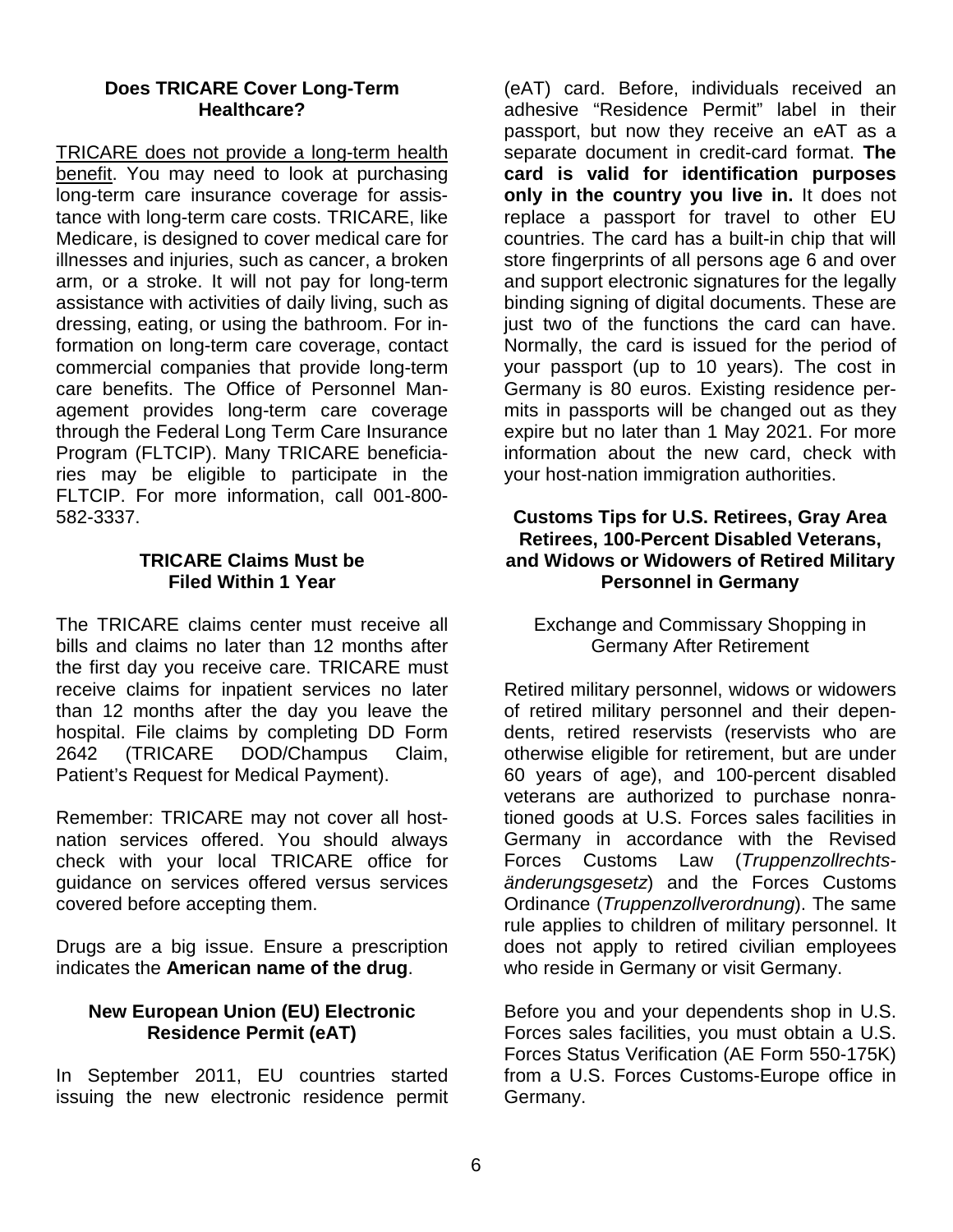Dependents visiting Germany without their retiree sponsor and widows or widowers of military personnel or military retirees visiting Germany are not authorized to obtain an AE Form 550-175K.

AE Form 550-175K must be presented to the German customs office servicing your area of residence for further processing and issuance of the actual authorization forms, Form 0216 and Form 0217, also called "Pink Card." AE Form 550-175K will specify the validity date of the "Pink Card." Your retiree ID card and the "Pink Card" will allow you access to U.S. Forces sales facilities in Germany. The purchase of rationed items is not authorized. All purchases must be for personal use only and, as such, may not be transferred or resold.

No later than the 5th day of a month, the "Pink Card" must be presented to the issuing customs office together with all original cash register sales receipts for previous month purchases. German customs will levy duties in the amount of 17.5 percent for items with a single-item sales price of **less** than the U.S. dollar equivalent of 50 euros; for items with a single-item sales price of the U.S. dollar equivalent of 50 euros or **more**, German customs will charge the regular tariff rate plus 19 percent value-added tax (*Mehrwertsteuer*). Websites are available to help retirees determine their duty rates. A list of the tariff rates (in English) used to determine duty rates for specific items can be found at *http://www. zolltarifnummern.de*. The website *http://www. ezt-online.de* also provides information on tariff rates, but is available in German only. The euro rate that German customs will use to calculate the value of items is available at *http://www.zoll.de*. Duties will be levied based on the euro rate applicable for the month during which the purchases were made.

If a "Pink Card" was not used for its entire validity period, German customs will request a written statement from the "Pink Card" holder verifying that purchases have not been made during this time period. German customs is authorized to forward the "Pink Card" holder's

information to the U.S. Forces for verification purposes.

#### **Be aware that German customs also has the authority to withdraw your "Pink Card" if you fail to meet your obligations!**

Post exchanges and commissaries will annotate large sales on the "Pink Card."

#### Using the APO in Germany

Retired military personnel, widows and widowers, retired reservists, 100-percent disabled veterans, and unaccompanied dependents whose sponsors are serving in restricted tour areas may apply to use the U.S. Forces Postal System. To obtain APO privileges, you must make arrangements with the local APO to receive your mail through "Box R" (general-delivery mail section). Your mail must be addressed to "Box R" and must include the word "Retired." You must pick up your mail at the APO. The postal officer will advise you of any restrictions on package sizes. The personnel categories mentioned above are authorized to receive parcels through the APO. The value of the goods or items, however, may not exceed 45 euros if received from a private person or 22 euros if received from a company. All Box-R mail that exceeds the 16-ounce weight limit or the 22- or 45-euro monetary limit will be immediately returned to the sender. The intended recipient will be notified in writing of the delivery rejection and the return of the parcel. For questions regarding any category of personnel not listed here, please contact your local U.S. Forces customs office.

### Which Documents Does Your Customs Office Require?

Please bring with you the following:

Military Retirees

- Military Retiree ID card
- Passport (with valid residence permit, if ordinary resident in Germany)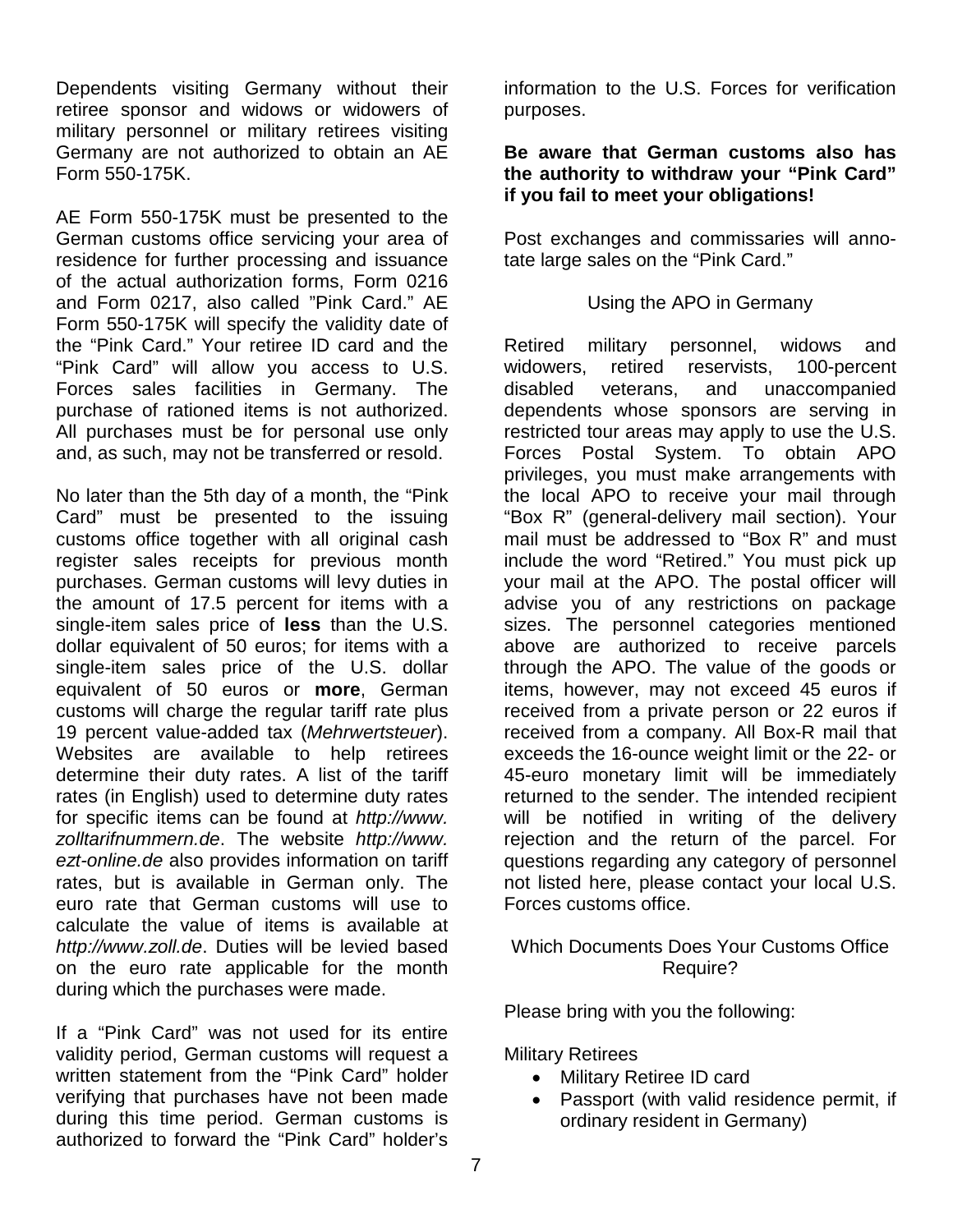Dependents and Unaccompanied Dependents (UDs)

- Dependents Retiree ID card
- *Personalausweis* or passport (with valid residence permit, if ordinary resident in Germany)

Widows and Widowers

- Widow or Widower ID card
- *Personalausweis* or passport (with valid residence permit, if ordinary resident in Germany)

Self-Registration for Spouses of Military Retirees

- Written request for self-registration dated and signed by the retiree, or a certificate proving that the retiree is medically incapacitated and not able to write and sign a request for selfregistration
- Original documents for the military retiree and dependent as listed above

Shopping Assistant

- Written request for shopping-assistant authorization, dated and signed by the retiree, widow or widower, or UD
- A certificate proving that the retiree, the widow or widower, or the UD is medically incapacitated or under custodianship
- Original documents for the military retiree, the widow or widower, or the dependent as listed above

**NOTE:** The designated shopping assistant needs to bring his or her *Personalausweis* or passport (with valid residence permit, if ordinary resident in Germany).

All questions about customs issues should be addressed to your local U.S. customs office in your garrison.

(Source: U.S. Forces Customs-Europe, Customs Executive Agency, July 2011)

### **Who is Your Arrears Beneficiary?**

Who did you designate as your arrears beneficiary for your last month of retirement pay? Since we have no way of knowing how long we will live, we need to ensure that the information DFAS has about our arrears beneficiary remains current.

Once a retiree dies, DFAS-Cleveland will recoup the last check either from the bank or the spouse. DFAS will audit and then close the retiree's retired-pay account. If the retiree did not identify a beneficiary for the last retirement pay, DFAS cannot return the remaining money. Furthermore, DFAS-Cleveland cannot start the annuitant payments of the Survivor Benefit Plan until the retiree's retired-pay account is closed. Therefore, contact your local RSO about completing DD Form 2894 (Designation of Beneficiary Information).

### **MyPay Correspondence Mailing Address**

If you are a retiree, work for the Government as a civilian, and use MyPay, remember that changing your address on the civilian side of the MyPay screen will not automatically change your retiree mailing address. You must also change the information on the retiree side. In addition, when changing an address in MyPay, remember that APO and FPO addresses are not foreign addresses. Enter APO or FPO addresses in the CONUS field. Many APO and FPO addresses entered at DFAS include information that causes postal problems. Include in your APO or FPO address only the information provided by postal personnel. Because of postal transformation, many formerly correct addresses in MyPay are now incorrect. Incorrect address information may delay or even stop delivery of your correspondence. In Europe, there are currently about 500 MyPay APO and FPO addresses to which delivery cannot be made because of incorrect address information. **Your MyPay mailing address is your official Army mailing address.**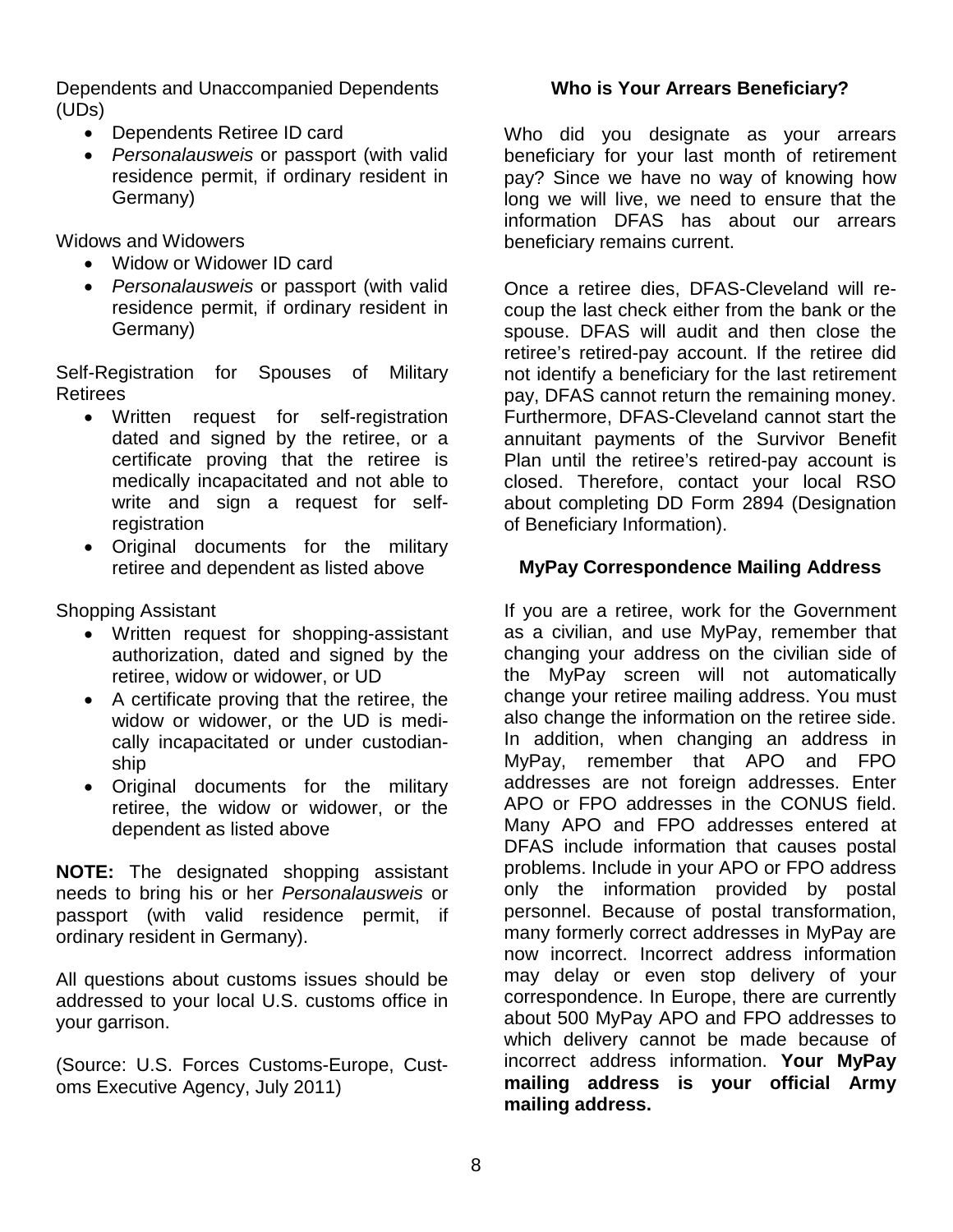#### **Retiree Bulletin by E-Mail**

If you wish to receive the Retiree Bulletin by e-mail, request addition to the distribution list at *https://aepubs.army.mil/.* Click on *Retiree*, enter the information requested in the popup window, and click on *Submit*. This is a onetime registration. Once you subscribe, we will send all future Retiree Bulletins to you automatically by e-mail. If you change your e-mail address, you must register again.

### **Looking for an RSO?**

If you live outside Belgium, Germany, Italy, or the Netherlands, contact the IMCOM-Europe RSO at DSN (314) 496-5806 or civilian 0049- (0)6302-67-5806. Otherwise, see the list on page 10.